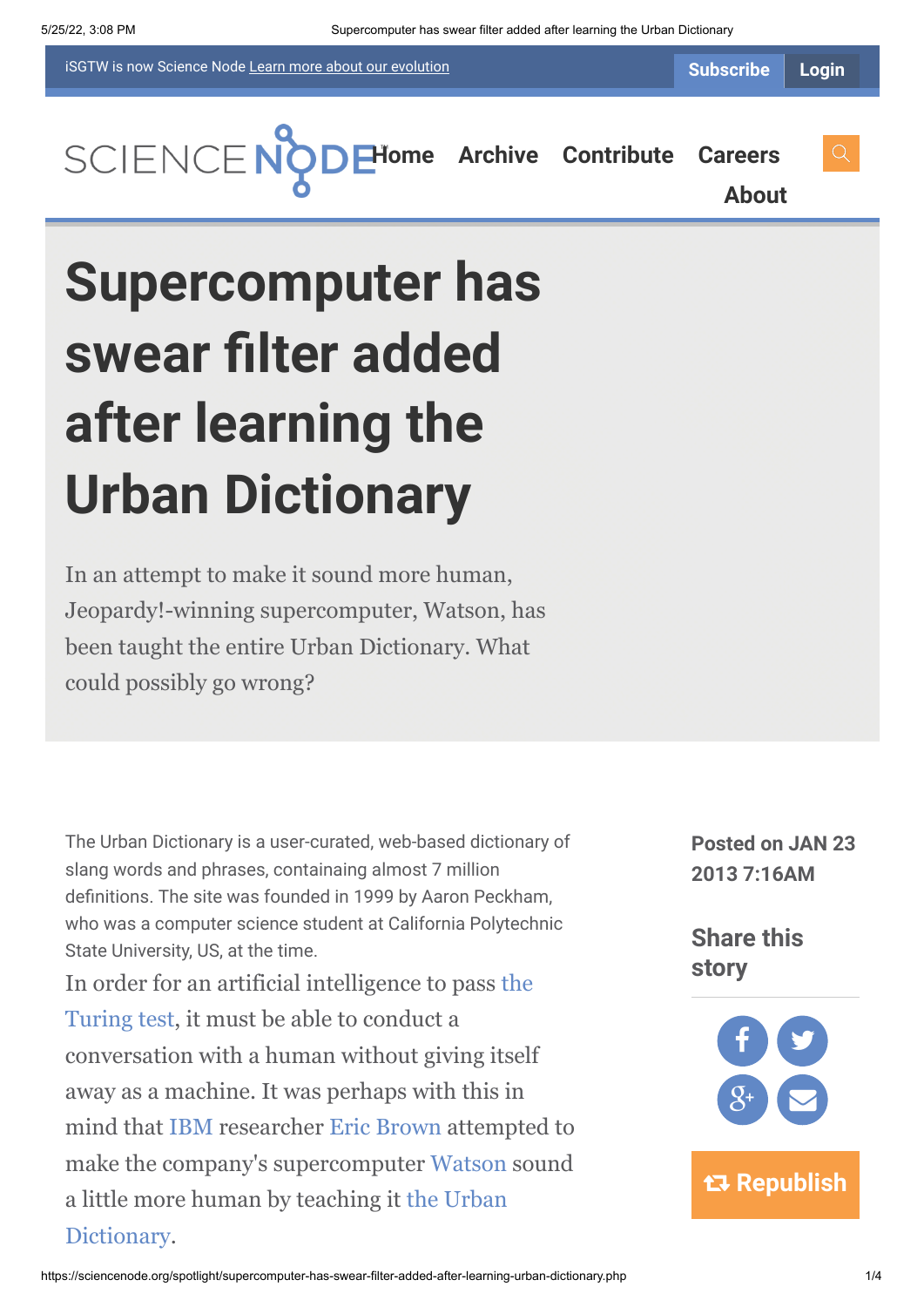## 5/25/22, 3:08 PM Supercomputer has swear filter added after learning the Urban Dictionary

There was, however, just one slight snag: Watson was completely incapable of judging when it was and wasn't appropriate to use the plethora of sexual slang and swear words it had picked up from the website. Apparently, the computer even used the word "bullshit" in response to a question posed by a researcher.



Watson is a work-load optimized system that can answer questions posed in natural language. It was named after IBM founder Thomas J. Watson. Courtesy of International Business Machines Corporation. Unauthorized use not permitted.

Consequently, the supercomputer's transition from smart to smart mouth had to be reversed. Brown and his team have now purged the contents of the Urban Dictionary from Watson's vocabulary and have even installed a swear filter, to make sure the supercomputer doesn't get itself into any more trouble.

[Watson, which famously won the popular US game](http://www.isgtw.org/spotlight/watson-wins) show *Jeopardy!* in 2011, can now thankfully return [to learning more useful skills, such as helping](http://www.isgtw.org/feed-item/just-months-after-jeopardy-watson-wows-doctors) doctors to diagnose diseases more accurately.

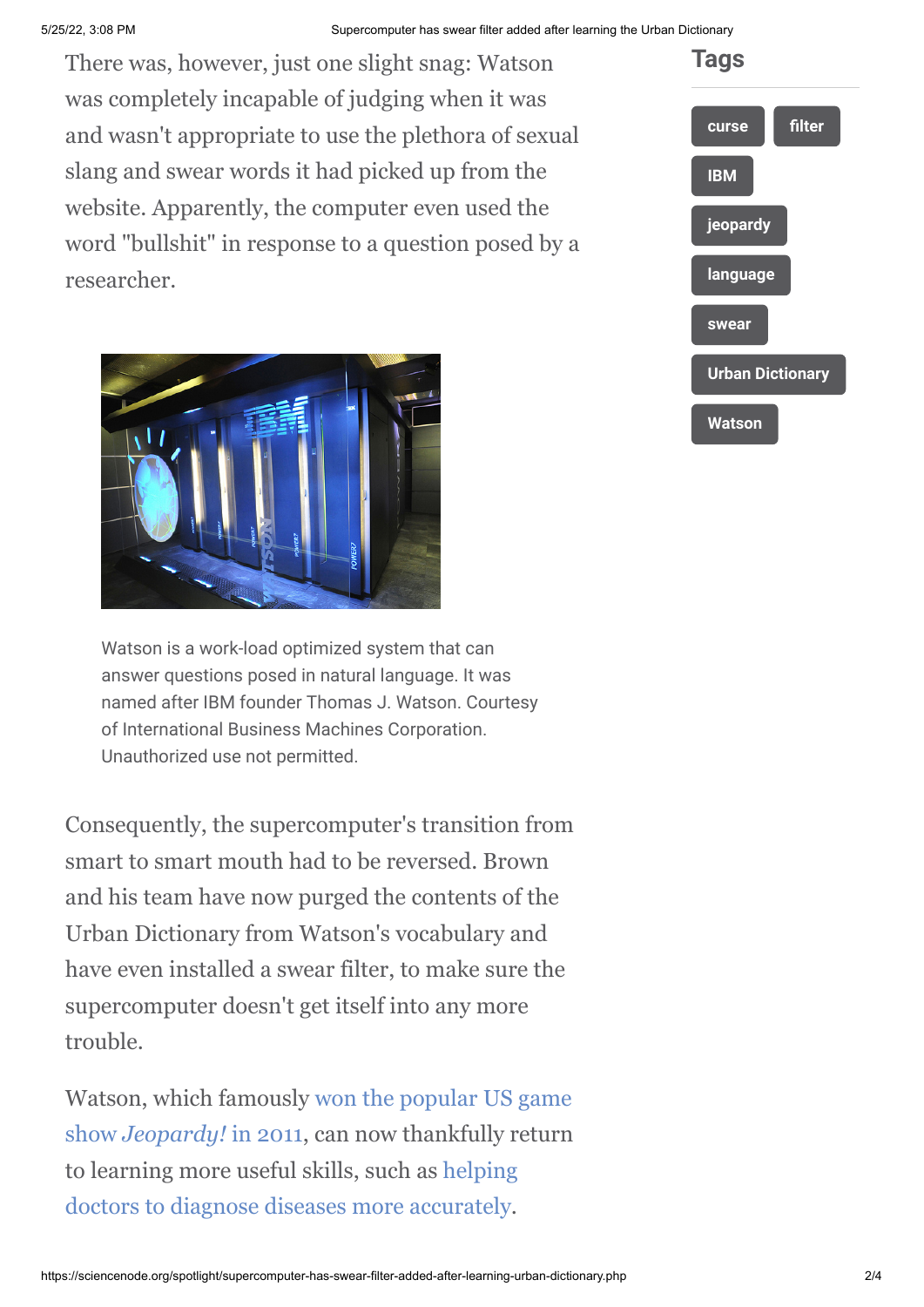Last year, IBM also announced plans to make Watson available as a cloud-based service that experts can consult on a wide range of complex [issues. Even if it doesn't know the answer to you](http://www.newscientist.com/blogs/onepercent/2012/09/watson-the-supercomputer-geniu.html)r question, at least you can now rest assured that you'll receive a courteous response to your query, rather than an x-rated series of expletives.

*- Andrew Purcell*



US desk under award 1242759, for sustaining and strengthening International Science Grid This Week (which recently became the Science Node).

**[computing](https://sciencenode.org/archive/?year=2015&category=Advanced%20computing) [Research networks](https://sciencenode.org/archive/?year=2015&category=Advanced%20computing&category=Research%20networks) [Big data](https://sciencenode.org/archive/?year=2015&category=Advanced%20computing&category=Research%20networks&category=Big%20data)**



**CONTACT**

https://sciencenode.org/spotlight/supercomputer-has-swear-filter-added-after-learning-urban-dictionary.php 3/4